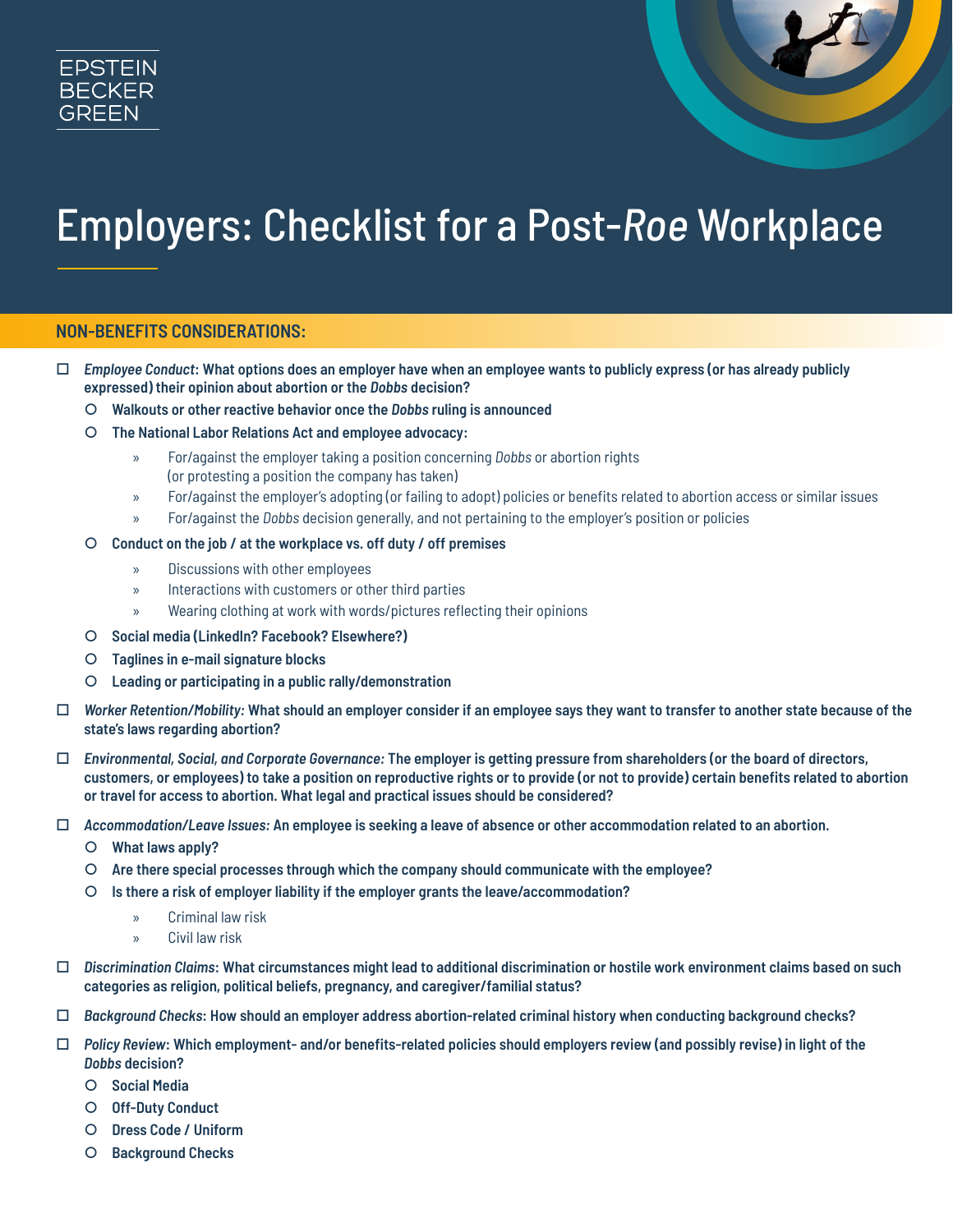

- | **Reasonable Accommodations**
- | **Leaves of Absence / FMLA**
- | **No Solicitation**
- | **Employee Mobility / Transfers**
- | **Respect in the Workplace / Code of Conduct / Workplace Violence**
- *Enhanced Scrutiny / Privacy of Health Records***: Might an employer be subject to enhanced confidentiality obligations with respect to employee health or other records?** 
	- | **Proper maintenance of or access to employee health records**
	- | **For employers of reproductive health care workers, confidentiality of certain personal employee information (e.g., addresses)**
	- | **Service of subpoenas on an employer for employment records**
- *For Employers in the Health Care or Support Services Industries***: Might our employees be subject to criminal or civil liability for performing abortion-related services or providing abortion-related products, devices, or medication?**
- *Workplace Tension/Violence***: What practical strategies should employers consider to ease workplace tensions due to the**  *Dobbs* **decision?**
- *Supervisor Training***: Is it advisable for employers to provide training to managers about the above-listed issues?**

## **EMPLOYEE BENEFITS CONSIDERATIONS:**

- *How Is Your Group Health Plan Currently Designed?*
	- | **Is your group health plan self-funded or fully or partially insured?** 
		- » If it is self-funded, consider how ERISA preemption may apply to abortion benefits offered under the group health plan.
		- » If it is fully or partially insured, be aware that state insurance law implications on permissible types of coverage may be relevant.

## *Medical-Related Travel Expenses and Benefits:*

- | **How are travel expenses described and covered under the group health plan?** 
	- » Are travel expenses specific to abortion care or other specified services, or are they provided for medical care in general?
	- » Does the group health plan currently provide categories of coverage for travel for certain types of medical care (e.g., certain surgeries or medical benefits not available geographically or for which standards of care are improved at a distant facility/provider)?

## | **What types of benefit plans provide travel benefits for medical care?**

- » Are your travel benefits offered in the ERISA group health plan as an ancillary benefit for medical care, under a separate reimbursement plan, or elsewhere?
- » Consider the types of reimbursement plans that may provide for travel expenses relating to medical care, such as health savings accounts (HSAs), flexible spending accounts (FSAs), and health reimbursement arrangements (HRAs), and whether the travel expenses meet the requirements for reimbursement of travel substantially for medical care.

## | **Where are you offering benefits for medical care or travel expenses?**

- » Review where your employees reside and what state/local legislation is relevant.
- » Are you located in a state with "trigger laws" that will go into effect if *Roe v. Wade* is overturned? There are states with existing laws on the books that were never removed and will go back into effect, states with legislation that will take effect once *Roe v. Wade* is overturned, and states that have proposed legislation currently being debated by state governments.
- » What do these state laws prohibit? For example, are the enforcement mechanisms criminal and/or civil?
	- Review how "abortion" is defined and what conduct is prohibited.
	- Ask whether TPAs/employers have criminal or civil liability for inducement, aiding, abetting, or other potential liability in offering abortion services for circumventing abortion laws.
	- Consider whether bounty-hunter laws have any particular implications on TPAs/employers for coverage of abortion services / facilitating access by paying for travel costs, etc.
	- Consider whether any exemptions apply.